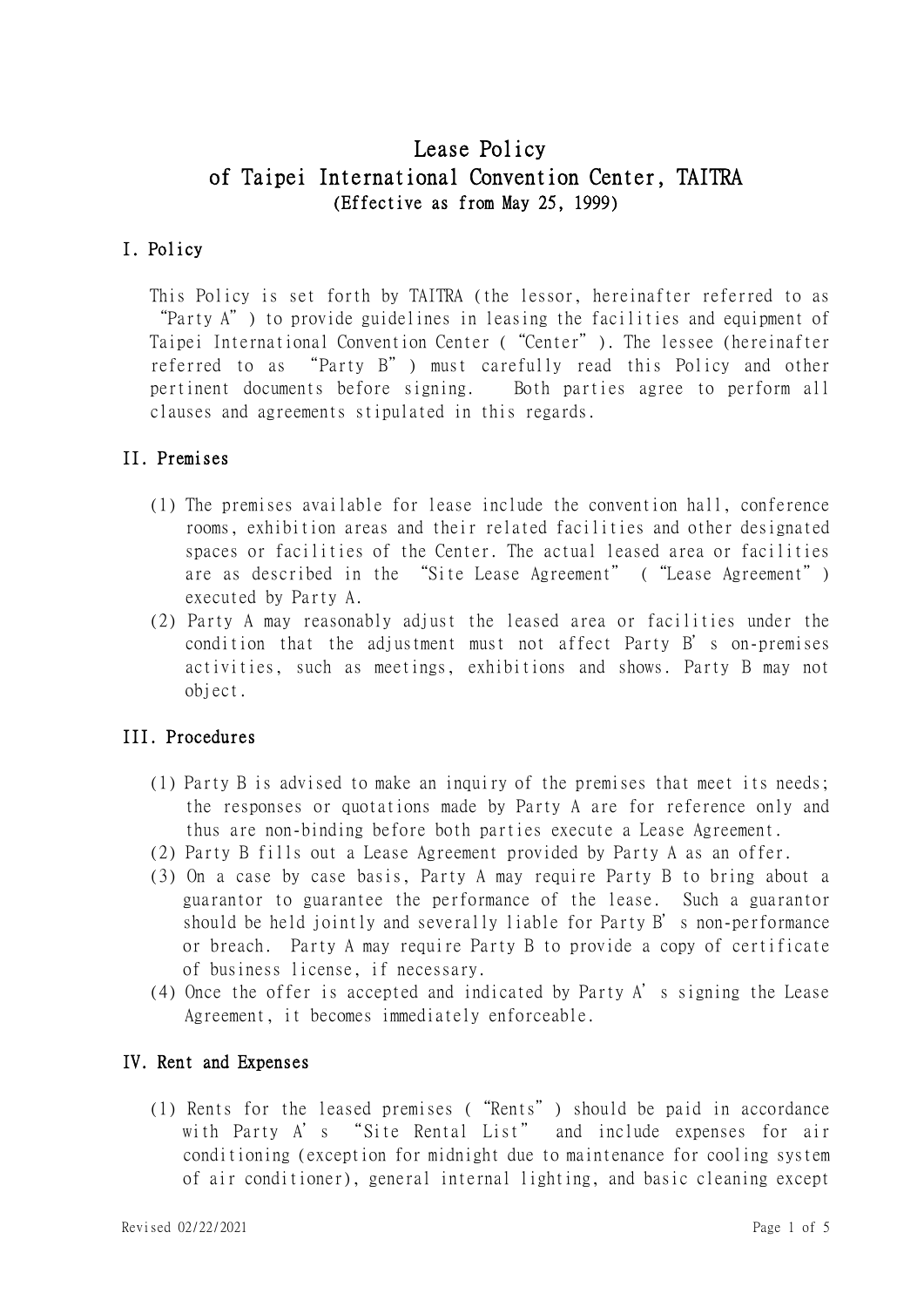for the refuse removal expenses incurred for cleaning the leased areas before or after the event.

- (2) Party B has to rent all audio and video equipment with Party A. Should Party B need to use optional facilities other than those provided by Party A as the standard facilities, or require Party A to provide additional workforce, Party B shall be borne with the incurred costs or expenses on its own, determined according to Party A's pre-set fee list.
- (3) The Rents should be charged as stipulated in the Lease Agreement; in case of any decrease or increase, the changed portion should be calculated in accordance with the new "Site Rental List".

# V. Terms of Payment

- (1) Upon signing the Lease Agreement, Party B must pay 30% of the premises Rents or NT\$3,000, whichever is more, as a deposit ("Deposit"). Party B must pay the remaining balance at least one month prior to its scheduled use of the premises; but remaining balance for the Plenary Hall must be paid at least 3 months prior to its scheduled event.
- (2) Equipment fees and other surcharges must be paid at least three (3) working days prior to the contemplated use. All occasional fees must be paid off before the event is over.

### VI. Event Schedule Changes

- (1) Party B must give prior written notice to Party A for any lease cancellation or term reduction by reason of event cancellation, rescheduling, or adjustments; failing to do so, Party B is held liable for the entire rent payments.
- (2) Once Party B cancels the lease in compliance with clause VI (1), the Deposit paid should be refunded according to the following rules:
	- 1. The notice of cancellation is received six (6) months prior to the scheduled event, the deposit will be fully refunded without interests. For lessee of Plenary Hall, the notice of cancellation is received nine (9) months prior to the scheduled event, the deposit will be fully refunded without interests.
	- 2. The notice of cancellation is received more than one (1) month but less than six (6) months prior to the scheduled event: if the site has been leased to a third party, the deposit will be fully refunded; otherwise, no refund will be given except for equipment fees or other surcharges (no interests). For lessee of Plenary Hall, the notice of cancellation is received more than six (6) months but less than nine (9) months prior to the scheduled event: if the site has been leased to a third party, the deposit will be fully refunded; otherwise, no refund will be given except for equipment fees or other surcharges (no interests).
	- 3. The notice of cancellation is given less than one (1) month: no deposit will be refunded; the remaining Rents paid will be refunded only after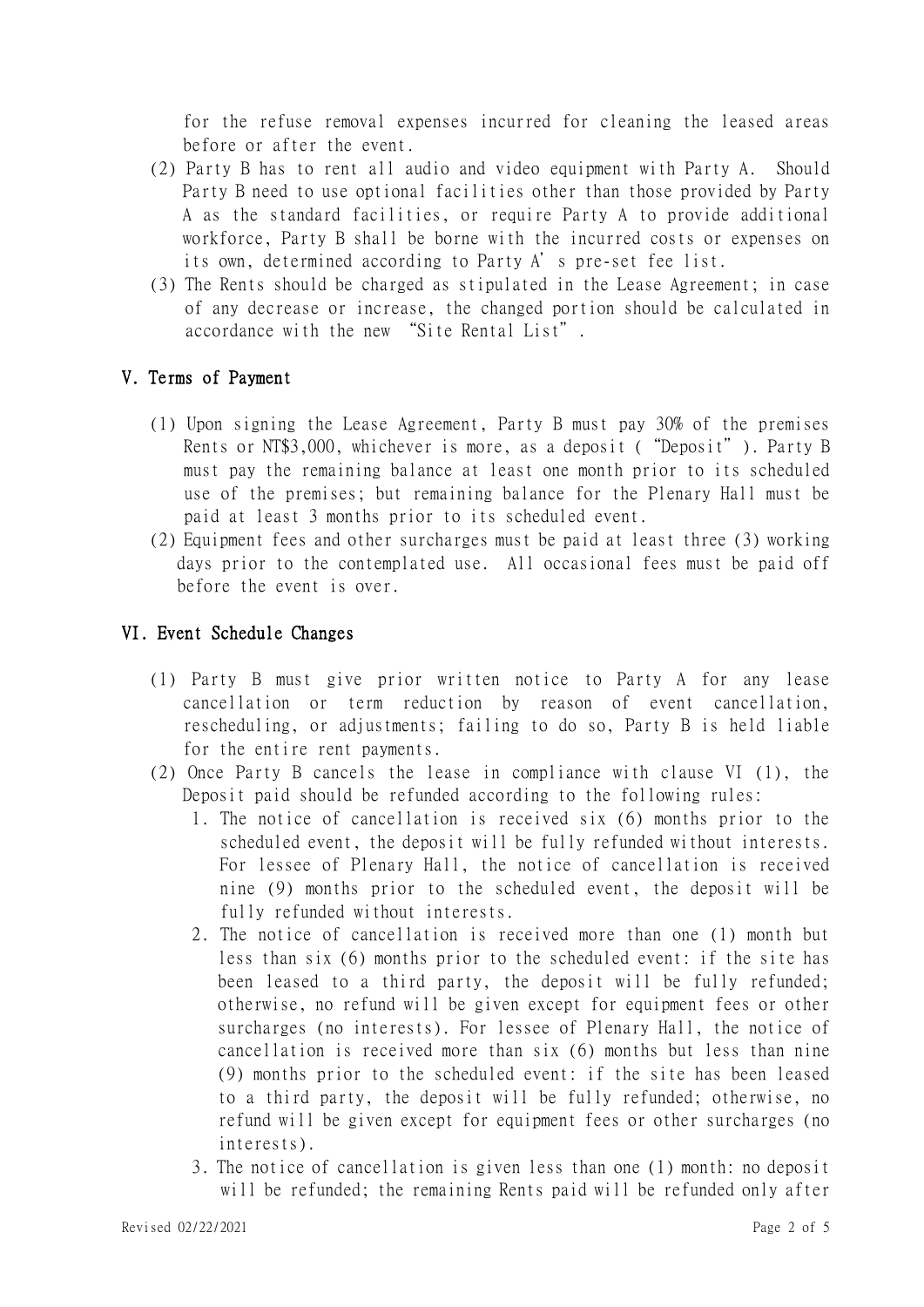the site has been leased to a third party for the same schedule; otherwise, there would be no refund for the Rents paid except for the equipment fees and other surcharges (without interests). For lessee of Plenary Hall, the notice of cancellation is given less than six (6) months: no deposit will be refunded; the remaining Rents paid will be refunded only after the site has been leased to a third party for the same schedule; otherwise, there would be no refund for the Rents paid except for the equipment fees and other surcharges (without interests).

- 4. In case of any reduction in areas or terms due to event changes, the above rules shall apply.
- (3) In the event of a natural disaster, emergency evacuation, threat to public safety, force majeure, or other reason wherein the venue must be recalled, Party A shall notify Party B of a change in rental period. If the rental period cannot be postponed to a later date, Party A shall refund payments already made by Party B without interest following receipt of Party B's written notice. Party B shall not object nor request compensation. Party B may not request cancellation solely based on government recommendations, however Party A may use government recommendations to determine whether or not to recall the venue.

#### VII. Event Proposal and Execution

- (1) Upon signing the Lease Agreement, Party B shall provide Party A an event proposal and information of the person in charge to facilitate the preparation work.
- (2) The event held by Party B should not go against public order or policy. While the event is taking place, Party B shall keep everything in order at the site and ensure the safety of all participants.
- (3) Party B shall obtain a prior approval for the event proposal from the competent authorities and take all legal responsibilities. Without Party A's written consent, Party B shall not list Party A as one of the event sponsors or co-sponsors.
- (4) Before signing the Lease Agreement, Party B shall not make any public announcement indicating that the event will be held at Party A's site. All damages to both parties caused by such an announcement should be borne by Party B.

#### VIII. Limits on Premises Use

- (1) Building Management Rules and its appendices, "Operational Procedures for Show Booth Decoration","Operational Procedures for Stage Lighting and Audio/Video Set-up" and "Commitment of Operation Safety"are parts of the Lease Agreement and are enforceable as the same. Party B must carefully read these documents and fully comply with all requirements.
- (2) Party B must limit the number of participants to the maximum capacity of each site, indicated by the "Site Rental List". Party A may regulate the number of incoming participants when the number exceeds the maximum;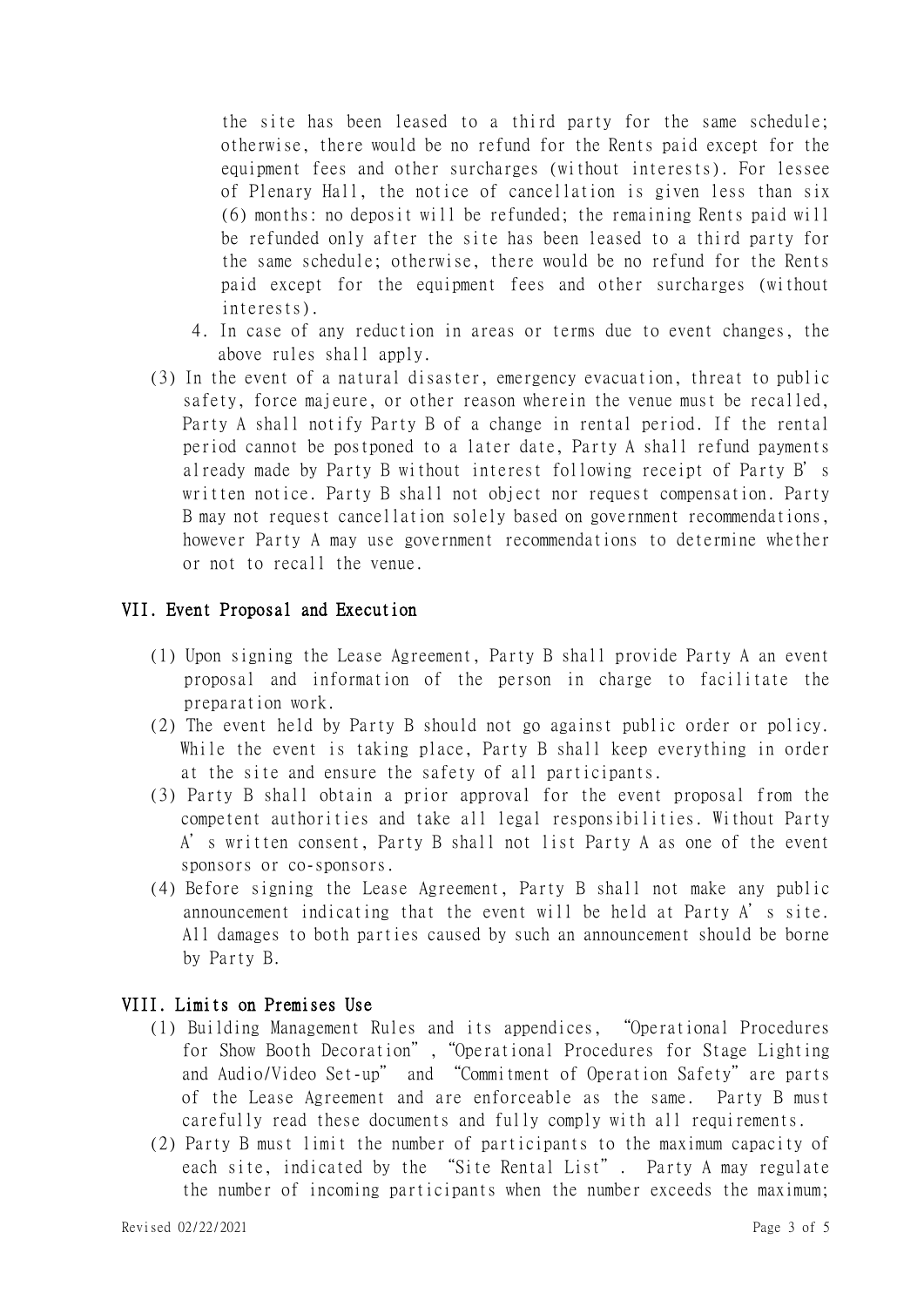if necessary, Party A may halt the ongoing event for the sake of public safety. In such a case, Party B may not make any claim for damages.

- (3) Without Party A's prior written authorization, Party B or any other participants shall not conduct any act irrelevant to the event.
- (4) Without Party A's prior authorization, Party B shall not assign, or sublet the site in whole or in part to a third party.

#### IX. Insurance

In view of its actual needs, Party B must purchase a policy of third party liability and accidents. Party A is not liable for any damages or injuries, caused by accidents occurring on the premises, for which Party A is not responsible.

# X. Liability

Party B or Party B's contractors, agents or employees shall be held jointly and severally liable for any damages to the premises or equipment thereon intentionally or negligently caused.

#### XI. Termination

- (1) In any of the following events, Party A may terminate the Lease Agreement immediately without any prior notice:
	- 1. Party B fails to pay the Rents, equipment fees or other surcharges on time and fails to cure within a demanded period;
	- 2. The event held by Party B is against the law, which is shown by competent evidence;
	- 3. Without Party A's consent, Party B publicly announces that Party A is the event sponsor or one of the event co-sponsors;
	- 4. Party B sublets or assigns the premises in whole or in part without Party A's prior written consent;
	- 5. The event held is not materially the same as the one described in the Lease Agreement;
	- 6. There is any material breach of the Lease Agreement.
	- 7. Both Party A and Party B agree to terminate the Agreement and will be free of any claim or compensation, if Ministry of Economic Affairs ends the contract of Operation of Taipei International Convention Center with TAITRA.
- (2) In case that Party terminates the Lease Agreement by reason of any of the above, Party B is not entitled to any refund of the Rents, equipment fees or surcharges.

#### XII. Agreement Amendment or Modification

Any amendment to or modification of the Lease Agreement must be made in writing.